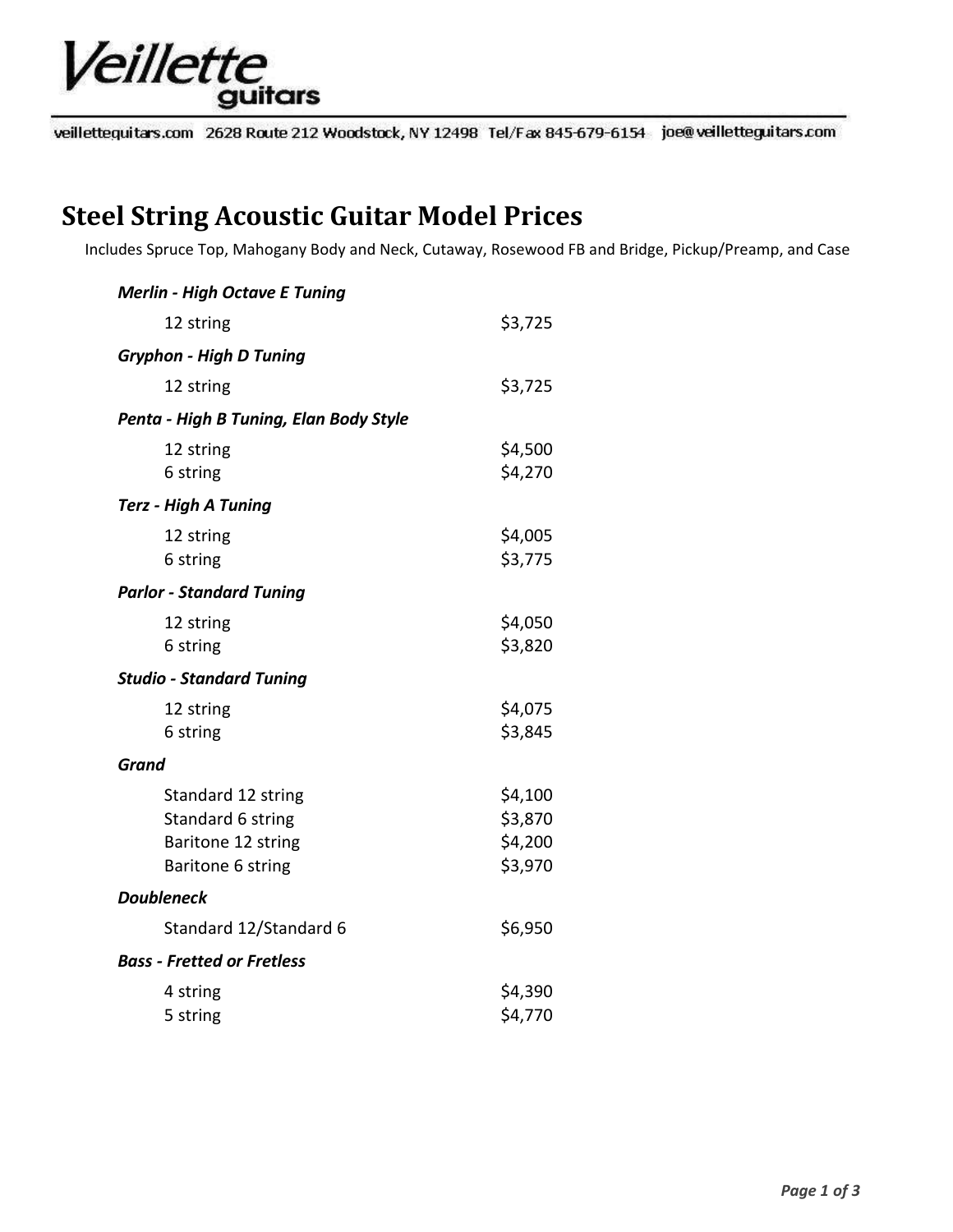

veillettequitars.com 2628 Route 212 Woodstock, NY 12498 Tel/Fax 845-679-6154 joe@veilletteguitars.com

## **Nylon String Acoustic Guitar Model Prices**

Includes Spruce Top, Mahogany Body and Neck, Cutaway, Rosewood FB and Bridge, Pickup/Preamp, and Case

| Nylon Ukelele                                |         |
|----------------------------------------------|---------|
| 6 string                                     | \$3,670 |
| Nylon Gryphon - High D Tuning                |         |
| 6 string                                     | \$3,650 |
| Nylon Penta - High B Tuning, Elan Body Style |         |
| 6 string                                     | \$4,425 |
| Nylon Terz - High A Tuning                   |         |
| 6 string                                     | \$3,925 |
| Nylon Parlor - Standard Tuning               |         |
| 6 string                                     | \$3,975 |
| Nylon Studio - Standard Tuning               |         |
| 6 string                                     | \$4,000 |
| Nylon Grand                                  |         |
| Baritone 6 string                            | \$4,130 |
| Standard 6 string                            | \$4,025 |